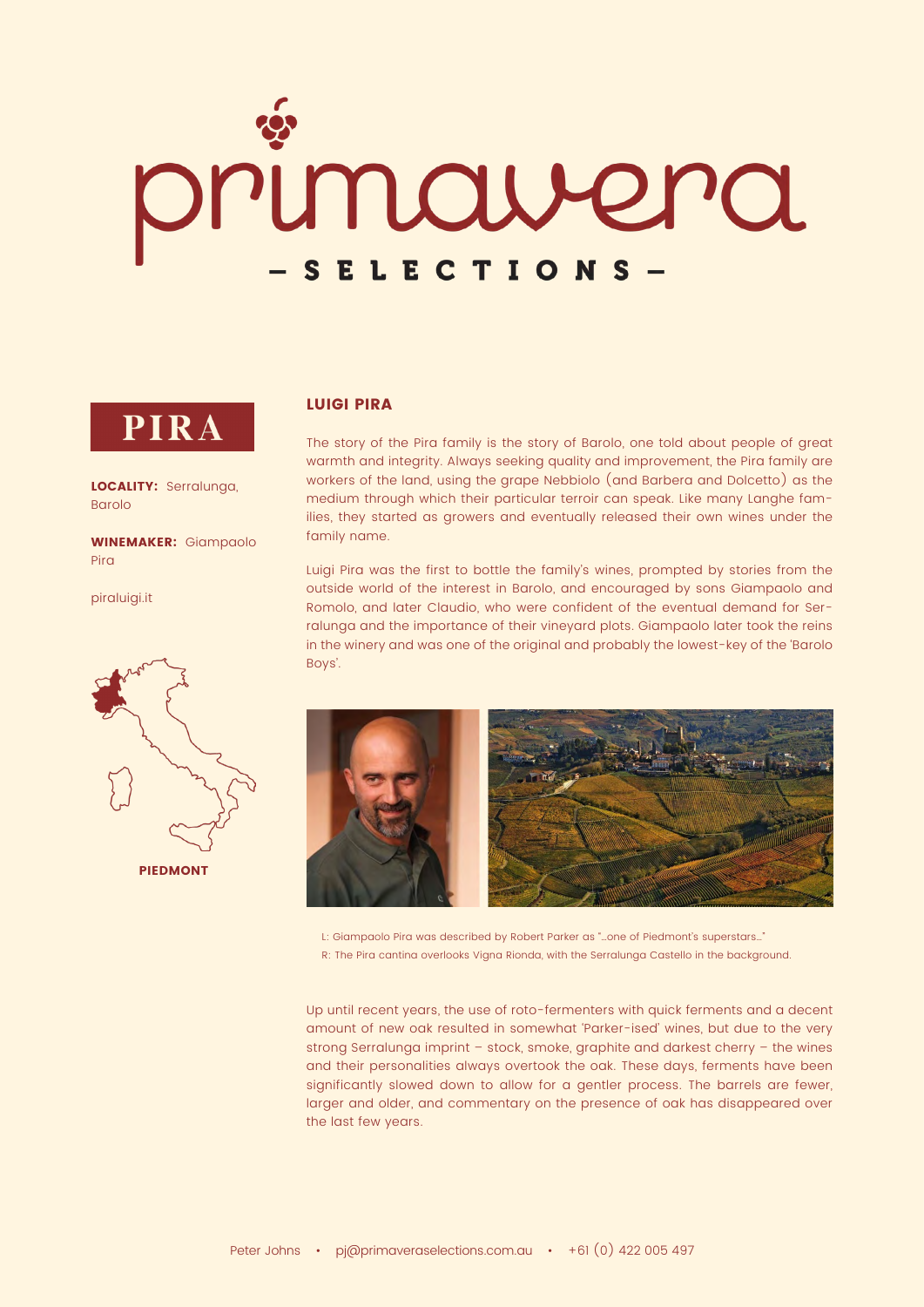Today, a Luigi Pira Barolo is regarded as a benchmark for wines that show classic Serralunga characters of darkness and power, allied with numerous complexities and an up-tempo style. Vineyard management has been essentially sustainable for decades, too, and Pira are long-time practitioners of cover-cropping, natural insecticides and minimal sulphur use. One testimonial to this combination of attention to detail in both the winery and vineyard is to the distinctly individual characteristics in the 'Margheria' and 'Marenca' Baroli, even though the crus are adjacent.



L: Barbera 2019 R: Dolcetto harvest

Pira are not solely about Barolo. Their Dolcetto, Barbera and Nebbiolo are very highly regarded versions, powerful and distinctive. The Dolcetto, vinified in steel and entirely from estate fruit from below Serralunga village, is quite dark, blackblue and almost glossy, a really bright style of lifted violet florals and deep dark cherry. Barbera is always a very strong suit for Pira, and theirs comes from a unique, calcareous-clay-rich vineyard (similar to their home vineyards, but 4km away in Roddino) that the family always admired and eventually purchased. The wine is a wonderful ambassador for Barbera, showcasing those dual features of juiciness and structure. The relatively small production of Pira's famed Langhe Nebbiolo is due to it being effectively a 'baby Barolo', with it made from only very high-quality fruit. This wine is used by keen observers as a guide for the yet to be released Barolo vintage.

The cluster of famous crus owned by the Pira family are the premier vineyards around Serralunga village: Margheria and Marenca, which are only just separated from the great Vigna Rionda. Barolo 'Serralunga' is the Pira normale, an assemblage of the three crus.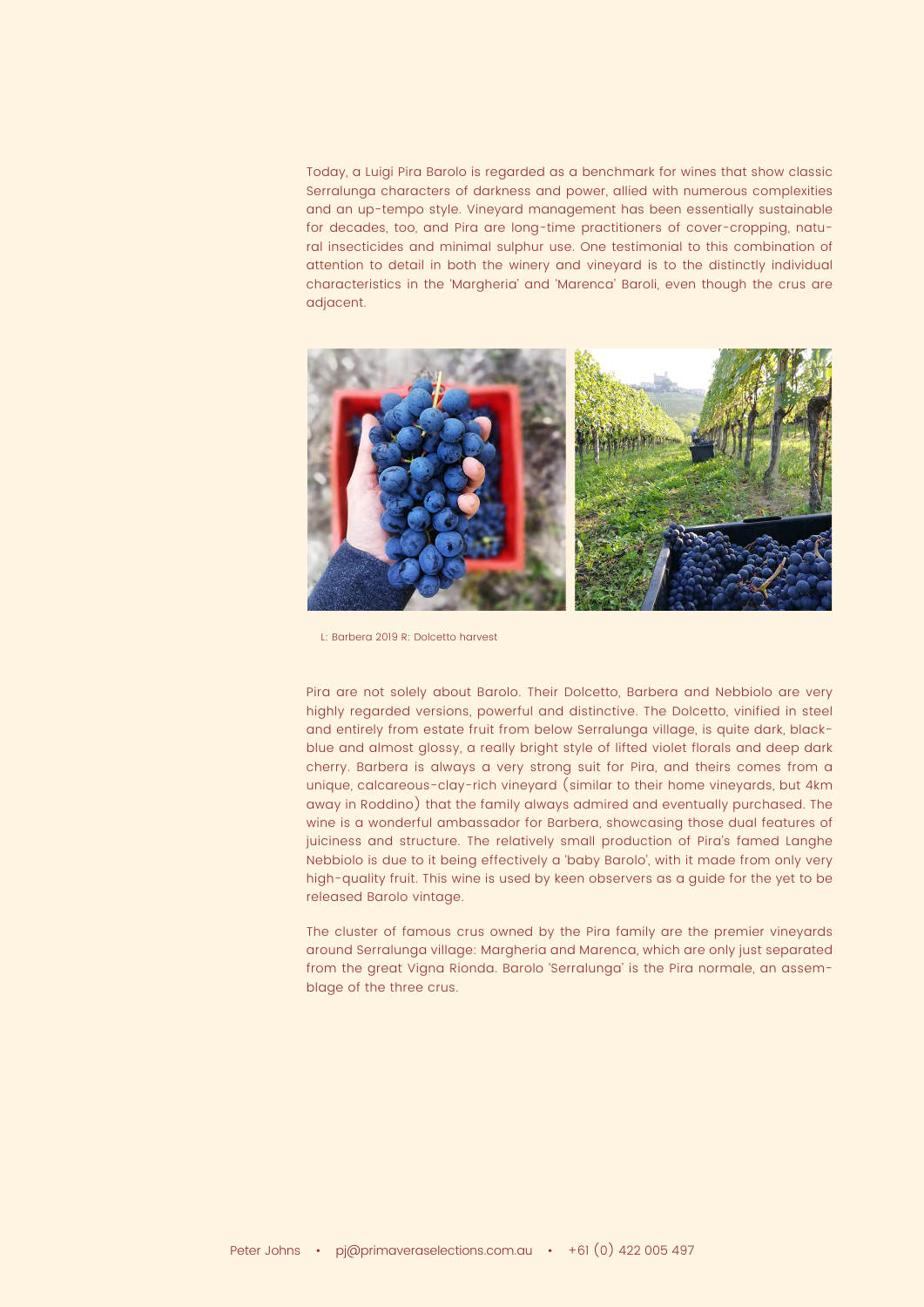#### THE WINE



#### 2018 Dolcetto

The vines were planted in 1980 in a perfectly cool north-facing site. The fruit is fermented for 6–7 days, then left to mature in steel for 8–9 months. Vivid, saturated, essence of cherry, purple-hued Dolcetto. Cherry-skin texture, quite fragrant (almost perfumed). A cut above regular Dolcetto, with wonderful dark fruits, length and zip.

#### 2017 Barbera d'Alba

Sitting just outside the Barolo zone, it's no wonder this Roddino commune vineyard was so keenly sourced, and eventually bought by Pira. Sitting up at 420 metres with south-west exposure, these are the perfect conditions for this variety to flourish. Fermentation and maceration last for about 2 weeks before the fruit is racked off into old French oak of varying sizes. Subtle hints of smoked meats with violet notes, dark plums and red fruits typical of high-class, sleek Barbera. Bright to look at and lively to taste, with fresh, crunchy acidity.

#### 2017 Langhe Nebbiolo

An assemblage of their three crus: Margheria, Marenca and Rionda. Fermentation is followed by maceration over 14 days, then racking into large old oak for 12 months. Immediate seriousness here. 12 months in big wood pushes this into 'baby Barolo' territory again. More open than Barolo at a similar stage, with trademark raspberry, chocolate powder, leather/tobacco and fennel seed. Powdery black-tea tannins finish this off nicely.